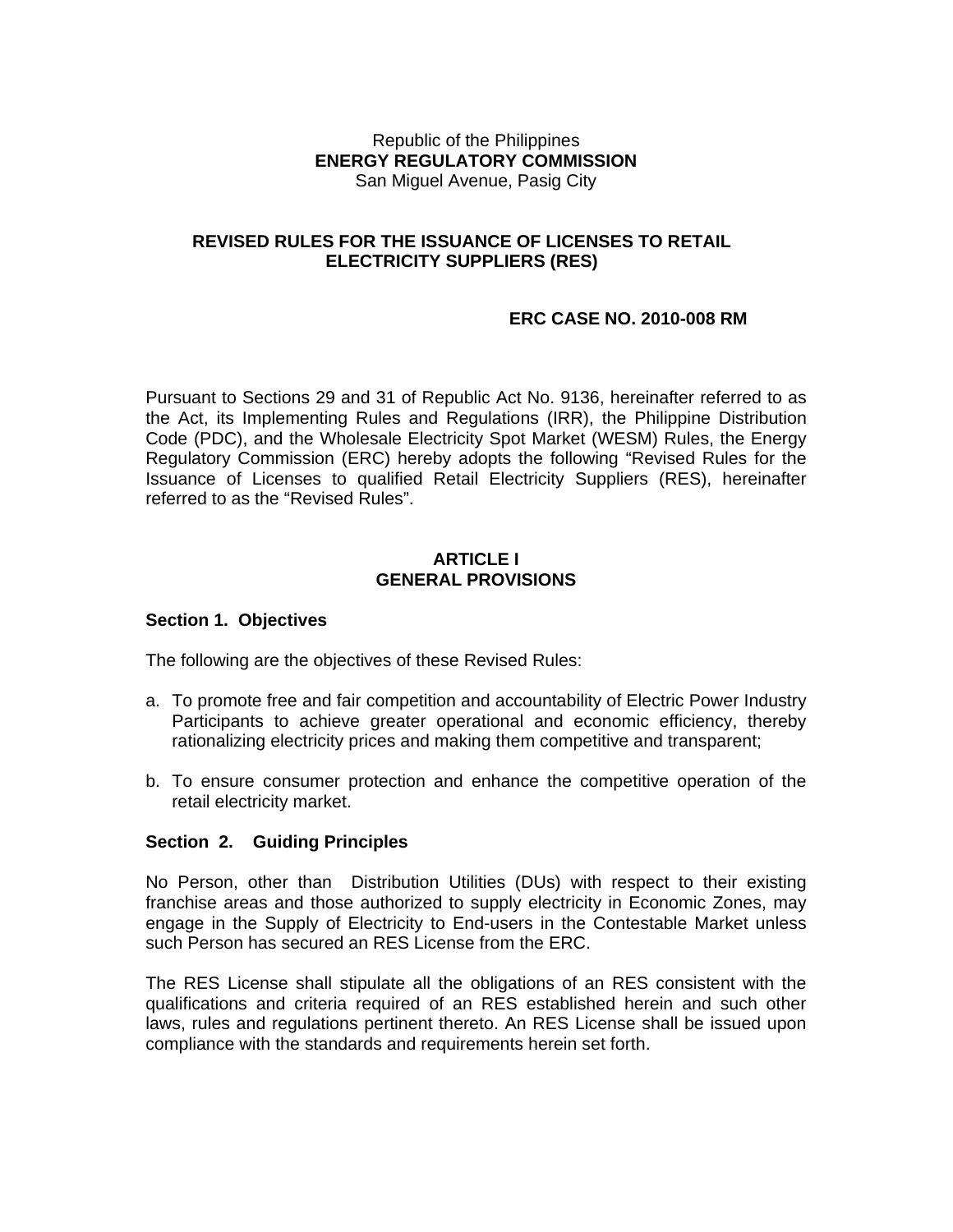#### **Section 3. Issuance of a License**

The ERC shall issue a license to a qualified RES that complies with all applicable requirements stipulated herein such as, but not limited to, qualifications, conditionalities of cross-ownership, market power abuse, anti-competitive behavior and all other requirements which are deemed necessary for the proper implementation of these Revised Rules.

No RES shall be allowed to engage in selling, brokering, marketing or aggregating of electricity to End-users or to participate in the WESM without a valid license from the ERC. A license obtained by a qualified RES from the ERC shall be valid within Philippine territories where retail competition and open access exist.

## **Section 4. Scope**

This set of Revised Rules shall apply to all Retail Electricity Suppliers (RES) and Local RES.

Any of the following may obtain a license to become an RES:

- a. A Generation Company or Affiliate thereof;
- b. A Distribution Utility that shall operate as an RES outside its franchise area or an Economic Zone suppliers that shall operate outside the Economic Zone;
- c. An Affiliate of a Distribution Utility with respect to the latter's Contestable Market within or outside its Franchise Area;
- d. An Independent Power Producer (IPP) Administrator; and
- e. Any other Person intending to engage in the selling, brokering or marketing of electricity to the Contestable Market, consistent with the Act and its Implementing Rules and Regulations.

The ERC shall issue a separate set of Rules for Retail Aggregation prior to the implementation of the second phase of retail competition and open access.

## **Section 5. Exempted from Securing an RES License**

The following entities, referred as the Local RES, shall be allowed to engage in the retail supply of electricity without securing an RES license from the ERC:

- a. Distribution Utilities within their Franchise Areas; and
- b. Persons authorized by appropriate entities to supply electricity within their respective Economic Zones.

At least thirty (30) days prior to its intended operations as a Local RES, an entity shall notify the ERC in writing of the intended date of actual operation. Upon notification, said entity is deemed bound by the provisions of Article VI and Article VII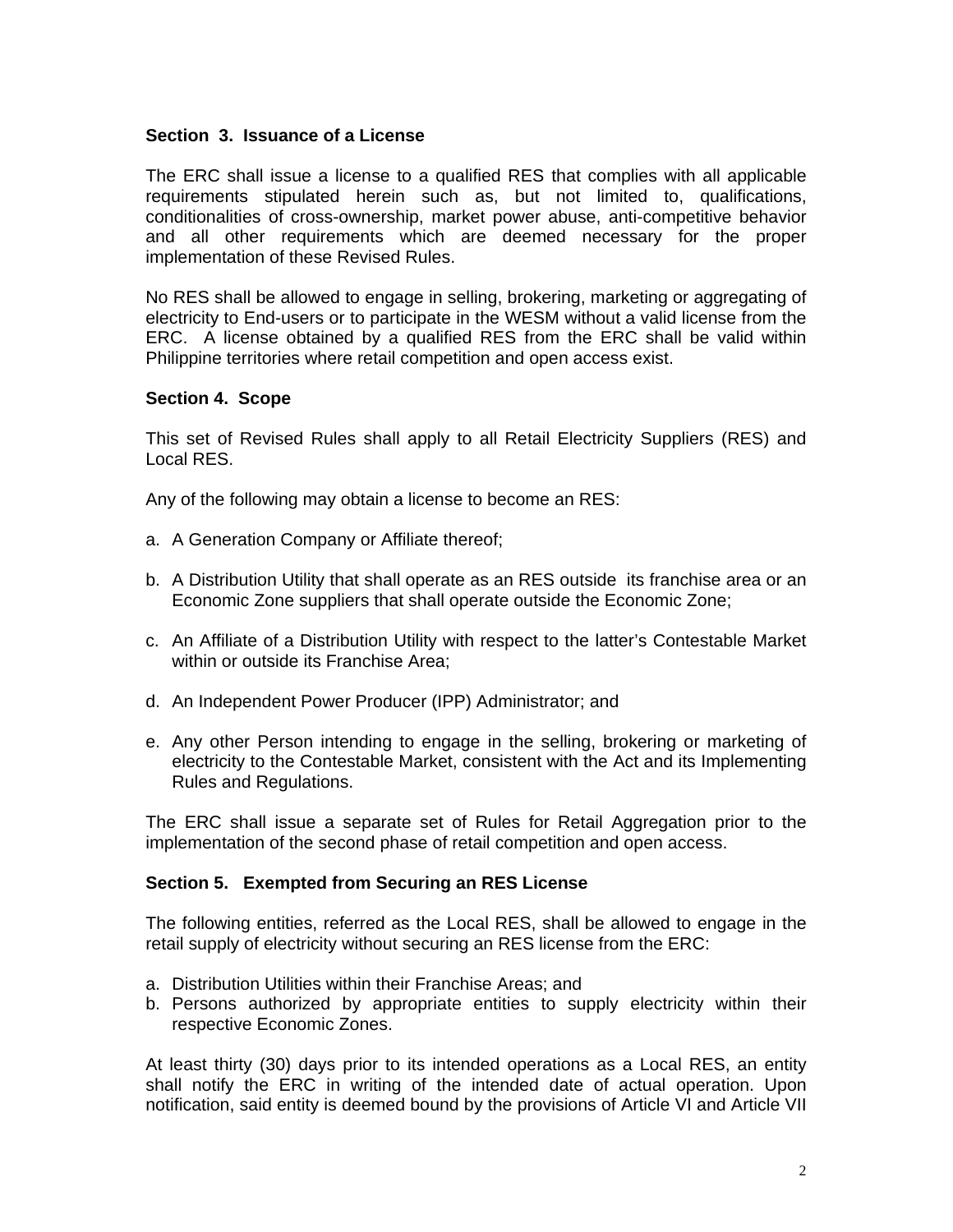hereof, and shall be required to provide ERC with basic information provided in Section 3, Article III hereof. For purposes of these Rules, actual operations shall include advertising, marketing and brokering.

## **Section 6**. **Definition of Terms**

| Act                                                                                   | Republic Act No. 9136, otherwise known as<br>"Electric Power Industry Reform Act of<br>2001".                                                                                                                                                                                                                                                                         |
|---------------------------------------------------------------------------------------|-----------------------------------------------------------------------------------------------------------------------------------------------------------------------------------------------------------------------------------------------------------------------------------------------------------------------------------------------------------------------|
| <b>Affiliate</b>                                                                      | Any Person which, alone or together with<br>any other Person, directly or indirectly,<br>more intermediaries,<br>through<br>or<br>one<br>Controls, is Controlled by, or is under<br>Control<br>with another Person.<br>common<br>Affiliates shall include a subsidiary company<br>and parent company and subsidiaries,<br>directly or indirectly, of a common parent. |
| <b>Applicant</b>                                                                      | A Person or entity seeking to obtain a<br>license to become a supplier of retail<br>electricity to Contestable Markets.                                                                                                                                                                                                                                               |
| <b>Code of Conduct for</b><br><b>Competitive Retail Market</b><br><b>Participants</b> | The set of rules promulgated by the ERC to<br>govern the conduct of Competitive Retail<br>Participants, their stockholders,<br>Market<br>directors, officers and employees, within the<br>boundaries of fair competition.                                                                                                                                             |
| <b>Competition Rules and</b><br><b>Complaint Procedures</b>                           | The rules promulgated by the ERC to<br>promote and ensure competition in the<br>electric power industry pursuant to the Act<br>its Implementing Rules<br>and<br>and<br>Regulations.                                                                                                                                                                                   |
| <b>Contestable Market</b>                                                             | The electricity End-users who have a choice<br>of a supplier of electricity, as may be<br>determined by the ERC in accordance with<br>the Act.                                                                                                                                                                                                                        |
| <b>Control</b>                                                                        | The power to direct or cause the direction of<br>the management policies of a Person by<br>contract, agency, or otherwise.                                                                                                                                                                                                                                            |
| <b>Distribution Utility (DU)</b>                                                      | Any electric cooperative, private corporation,<br>government-owned utility or existing local<br>government unit which has an exclusive<br>franchise to operate a distribution system in<br>accordance with its franchise and the Act,                                                                                                                                 |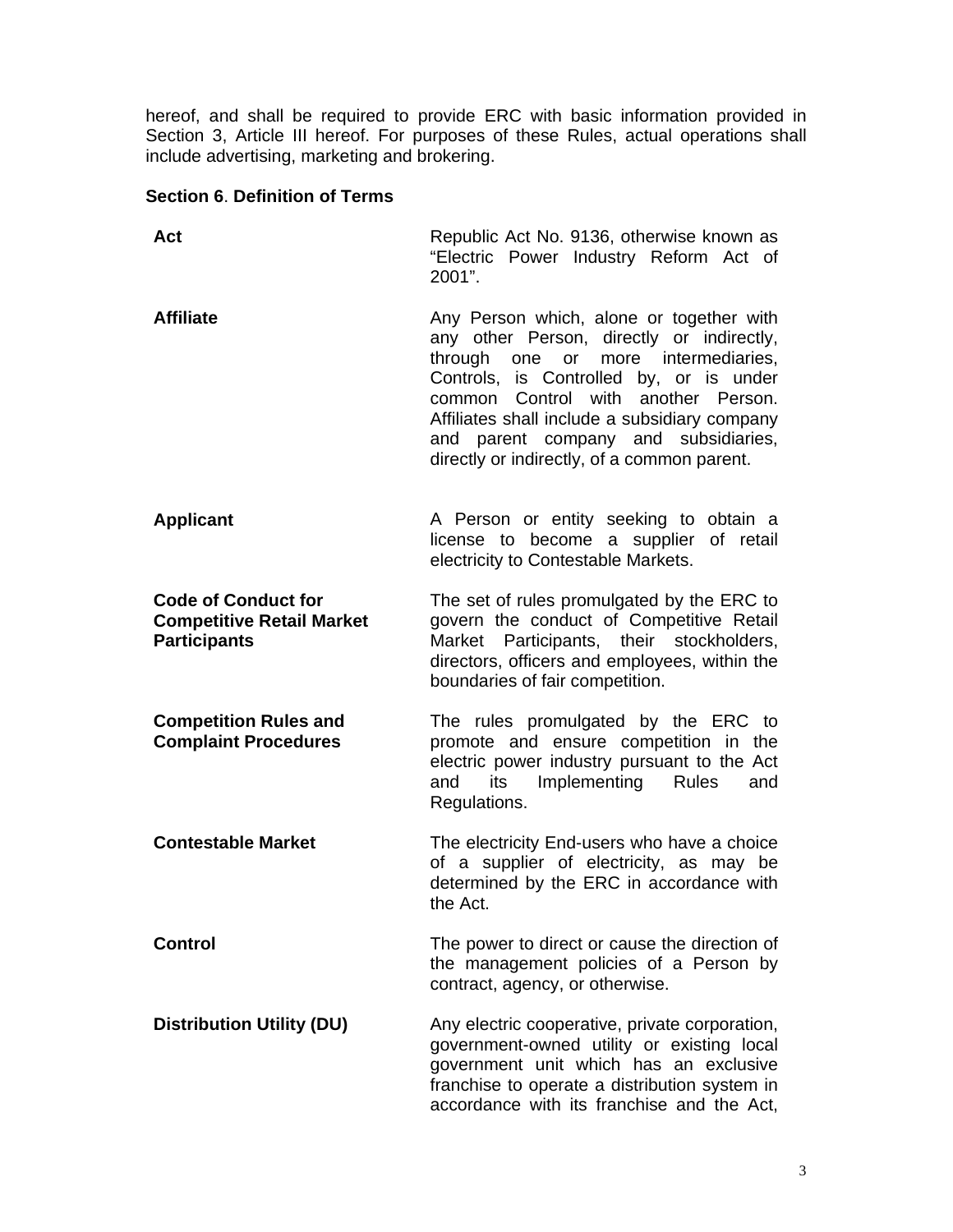including DUs operating in the Economic Zones.

**Economic Zones (EZs)** Selected areas which are highly developed or have the potential to be developed into agro-industrial, industrial, tourist, recreational, commercial, banking, investment and financial centers, including but not limited to the following: Industrial Estates (IEs), Export Processing Zones (EPZs), Free Trade Zones, Information Technology Parks and Tourist/Recreational Centers, the "Bases Conversion Development Authority" or "BCDA", "Cagayan Economic Zone Authority" or "CEZA", "Clark Development Corporation" or "CDC", "Philippine Economic Zone Authority" or "PEZA", "Phividec Industrial Authority" or "PIA", and "Zamboanga City Economic Zone Authority" or "ZCEZA. **Electric Power Industry Participant**  Any Person or entity engaged in the generation, transmission, distribution or supply of electricity.

**End-user Any Person or entity requiring the supply** 

**Energy Regulatory Commission (ERC)** 

**Independent Market Operator (IMO)** 

and delivery of electricity for its own use.

The independent and quasi-judicial regulatory agency created under Section 38 of the Act.

**Generation Company Any Person or entity authorized by the ERC** to operate facilities used in the generation of electricity.

> A person who is financially and technically capable, with proven experience and expertise of not less than two (2) years as a leading independent market operator of similar or larger size electricity markets endorsed jointly by the Department of Energy (DOE) and Electric Power Industry Participants to assume the functions, assets and liabilities from the Autonomous Group Market Operator (AGMO), pursuant to Section 30 of the Act.

**Independent Power Producer (IPP)**  An existing power generating entity which is not owned by NPC.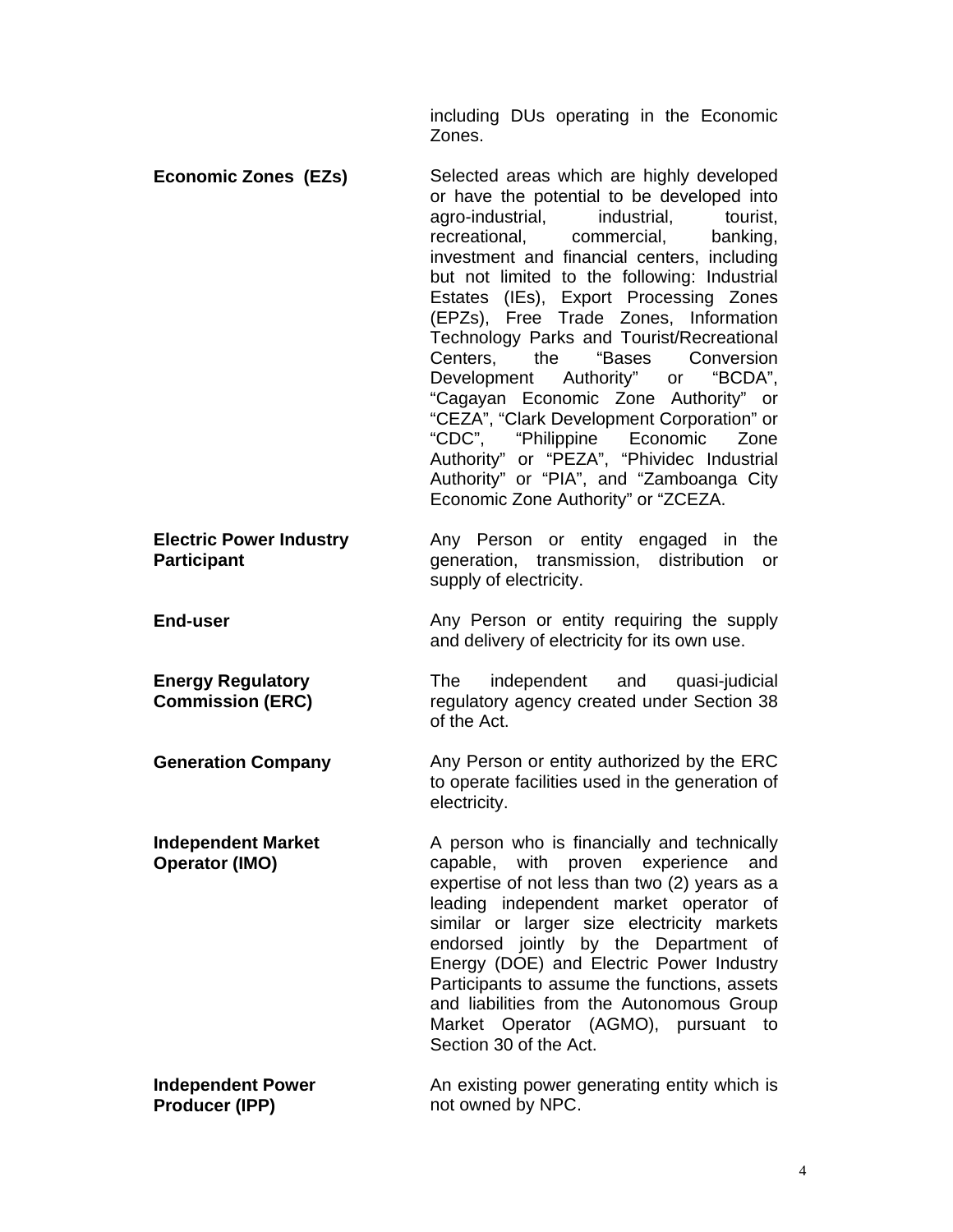| <b>IPP Administrator</b>                                       | Qualified independent entities appointed by<br>PSALM Corporation which shall administer,<br>and<br>manage the<br>contracted<br>conserve<br>energy output of NPC IPP contracts.                                                                                                                                                                                                                                                                                                     |
|----------------------------------------------------------------|------------------------------------------------------------------------------------------------------------------------------------------------------------------------------------------------------------------------------------------------------------------------------------------------------------------------------------------------------------------------------------------------------------------------------------------------------------------------------------|
| <b>Local Retail electricity</b><br><b>Supplier (Local RES)</b> | The non-regulated business segment of the<br>DU catering to the Contestable Market only<br>franchise<br>within<br>its<br>area, or Persons<br>authorized by appropriate entities to supply<br>electricity within their respective Economic<br>Zones.                                                                                                                                                                                                                                |
| <b>Market Operator</b>                                         | The "Autonomous Group Market Operator"<br>or "AGMO" constituted by the DOE under<br>Section 30 of the Act, with equitable<br>representation from Electric Power Industry<br>Participants, initially under the administrative<br>supervision of the TRANSCO, which shall<br>undertake the preparatory work and initial<br>operation of the WESM until the creation of<br>an Independent Market Operator which shall<br>assume the functions, assets and liabilities<br>of the AGMO. |
| <b>National Power</b><br><b>Corporation (NPC)</b>              | The government corporation created under<br>Republic Act No. 6395, as amended.                                                                                                                                                                                                                                                                                                                                                                                                     |
| <b>National Grid Corporation</b><br>of the Philippines (NGCP)  | The corporation awarded the concession to<br>operate the transmission facilities of the<br>National Transmission Corporation pursuant<br>to the Act and Republic Act No. 9511.                                                                                                                                                                                                                                                                                                     |
| <b>National Transmission</b><br><b>Corporation (TRANSCO)</b>   | The corporation organized<br>pursuant<br>to<br>Section 8 of the Act to acquire all the<br>transmission assets of the NPC.                                                                                                                                                                                                                                                                                                                                                          |
| <b>Person</b>                                                  | A natural or juridical person, as the case<br>may be.                                                                                                                                                                                                                                                                                                                                                                                                                              |
| <b>Philippine Stock</b><br>Exchange (PSE)                      | The corporate body duly organized and<br>existing under Philippine law, licensed to<br>operate as a securities exchange by the<br><b>Securities</b><br>and Exchange Commission<br>(SEC);                                                                                                                                                                                                                                                                                           |
| <b>Retail Aggregation</b>                                      | The joining of two or more End-users within<br>a contiguous area into a single purchasing<br>unit, wherein such purchasing unit shall be<br>part of the Contestable Market, as provided                                                                                                                                                                                                                                                                                            |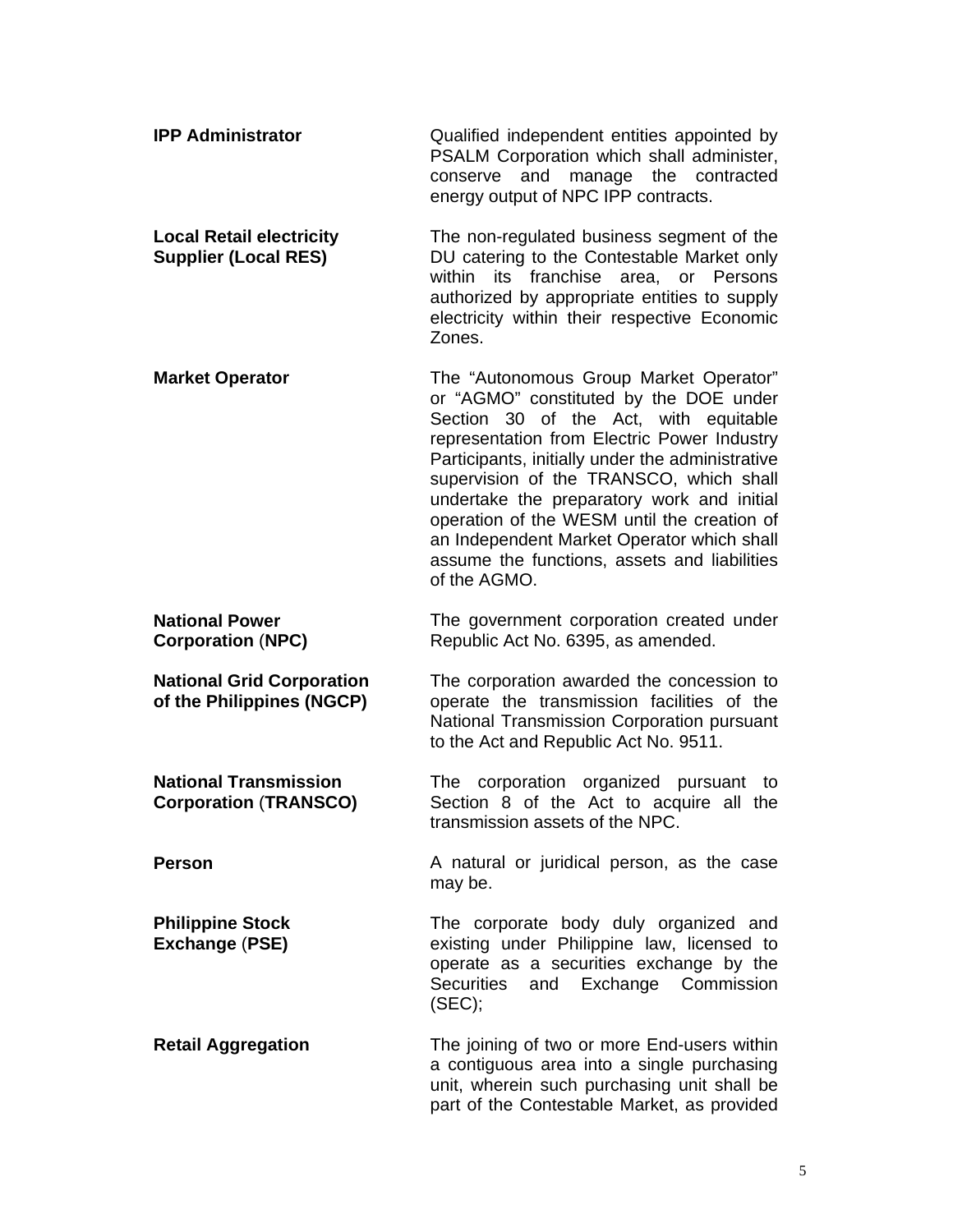in Section 31 of the Act.

**Retail Competition** The provision of electricity to the Contestable Market by the RES through Open Access.

**Retail Electricity Supplier**  (**RES)**  Any Person or entity authorized by the ERC to sell, broker, market or aggregate electricity to the End-users.

**Retail Electricity Supplier's (RES) License**  The authority granted by the ERC to any person or entity to act as Retail Electricity Supplier.

**Retail Rate The total price paid by End-users consisting** of the charges for generation, transmission and related ancillary services, distribution, supply and other related charges for electric service.

**Retail Supply Contract (RSC)**  The contract entered into by and between the RES or Local RES and the Contestable Customer.

**Rules on Customer Switching (RCS)**  The set of rules promulgated by ERC which prescribes the standardized business rules for interaction between and among the DU, Central Registration Body (CRB), RES or Local RES, and Supplier of Last Resort (SOLR) relating to the commercial transfer of a Contestable Customer from one competitive electricity supplier to another.

**Supply of Electricity** The sale of electricity by a party other than a generator or a distributor in the franchise area of a distribution utility using the wires of the distribution utility concerned;

**Universal Charge** The charge, if any, imposed for the recovery of the stranded cost and other purposes pursuant to Section 34 of the Act.

**Wholesale Electricity Spot Market** ( **WESM)**  The wholesale electricity spot market established pursuant to Section 30 of the Act.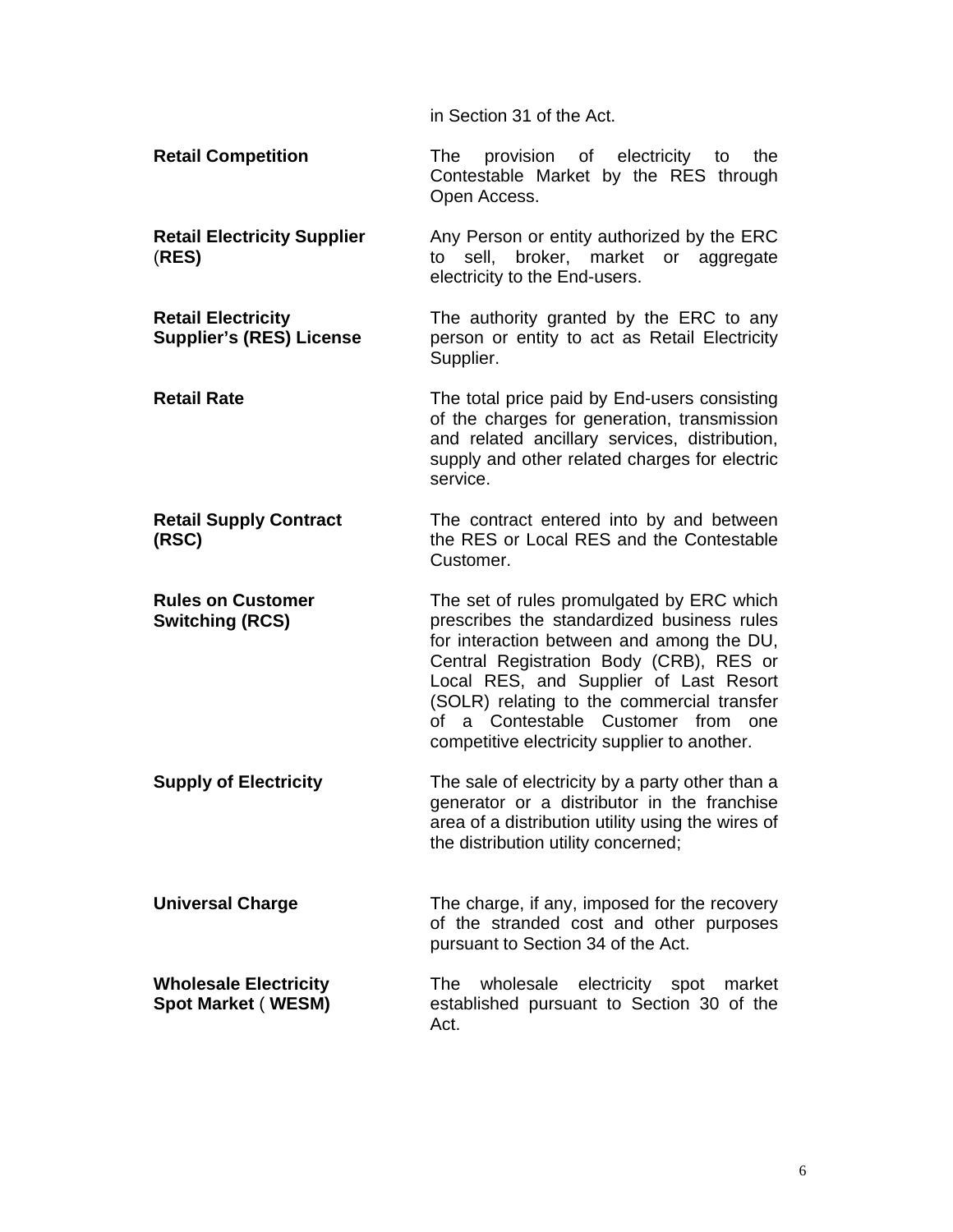## **ARTICLE II QUALIFICATIONS, CRITERIA AND LIMITATIONS OF A RETAIL ELECTRICITY SUPPLIER**

**Section 1**. The following may apply as an RES:

- a. A natural person of legal age, duly registered with the Department of Trade and Industry (DTI) as engaged in the retail electricity supply business.
- b. A juridical person duly registered with the Department of Trade and Industry (DTI), Securities and Exchange Commission (SEC) and/or the Cooperative Development Authority (CDA) as an entity engaged in the retail electricity supply business.

## **Section 2. Credit Standards**

An Applicant must possess any of the following credit standards to demonstrate that it has the financial capability required to undertake this business:

- i. Investment grade credit rating by a reputable credit bureau; or
- ii. Unused cash resources in an amount equivalent to the Applicant's expected monthly billings, or Five Million Pesos (PhP 5,000,000.00), whichever is higher, with an attached proof of creditworthiness confirmed through the certification of companies (including Generation Companies, NGCP and Distribution Utilities) that have extended credit line to the Applicant; or if the Applicant is an affiliate or subsidiary and the Applicant has yet to commence operations as an RES, a sworn statement from the parent company that it shall infuse the required working capital of the Applicant for its RES business, with supporting documents regarding the parent company's capability to support the Applicant.

Once an Applicant has been issued a RES license and has started operations, the RES shall update its unused cash resources to approximate the actual monthly billings on a quarterly basis to reflect the changes in the number of Contestable Customer it serves.

## **Section 3. Security Deposit Requirements**

An Applicant who has collected cash deposits from its customers based on its projected sales, shall be required to deposit the actual cash amount collected in an escrow, making said cash deposit unavailable for use in financing said Applicant's working capital requirements. The escrow amount shall be reconciled every close of each month to ensure that it is equal to the customer's cash deposit at the end of the month, and such amount shall be maintained until the next reconciliation. An Applicant shall submit to the ERC a certification from a commercial bank that it can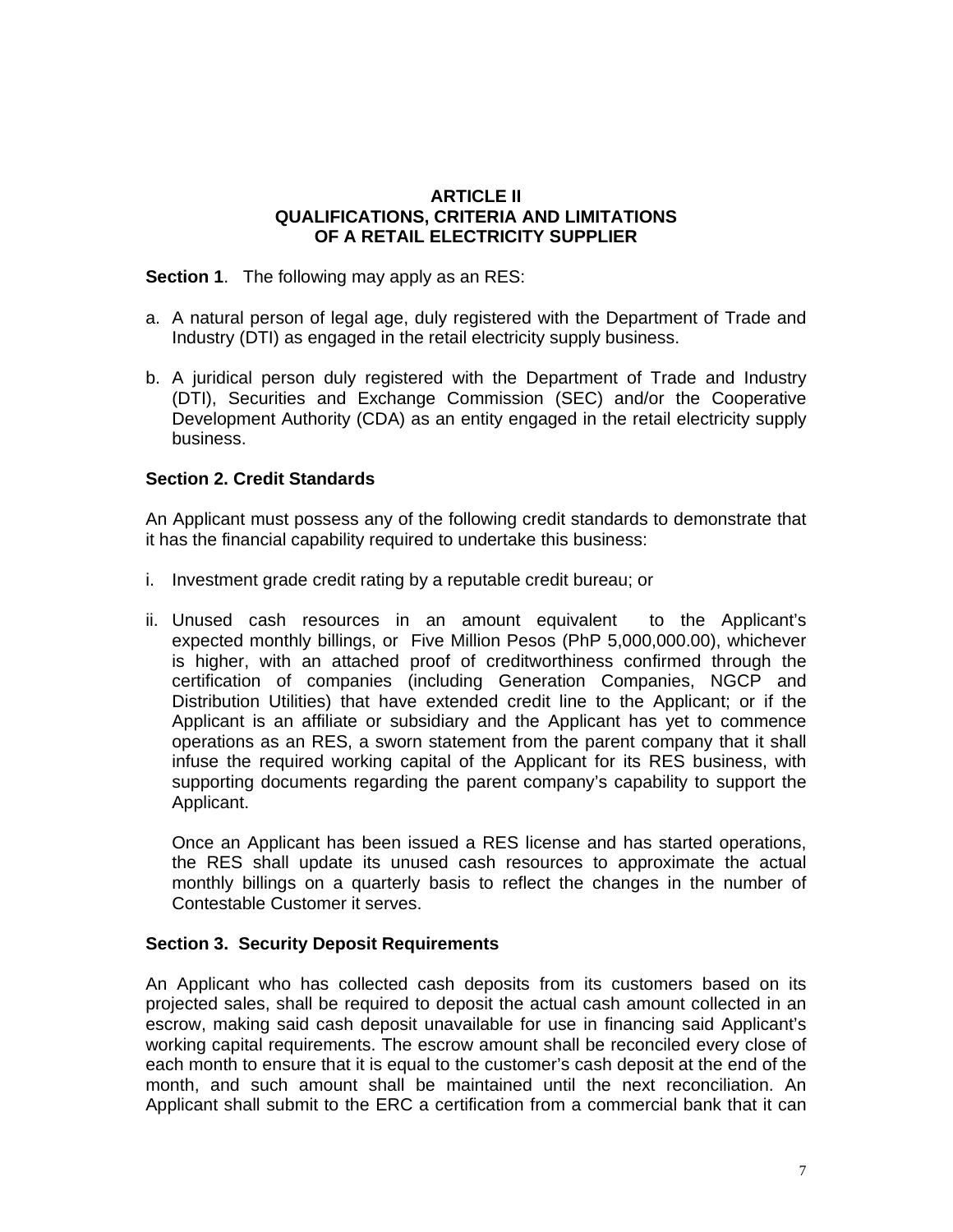avail of said bank's escrow facility, or a certification stating the cash amount deposited in escrow. Likewise, Applicant shall be required to pay its customers an annual interest on collected deposits equivalent to the interest earnings of the amount in escrow. Such interest may also be deducted to the customer's current billing.

A Local RES shall likewise comply with the security deposit requirements in the same manner as an RES license applicant.

The above notwithstanding, the Applicant may draw sufficient funds from the escrow account in case the customer commits a breach of its obligations to the Applicant, details of which should be subject to agreement between the parties and shall be consistent with the process in Section 4.8.4.3, Article IV of the Distribution Services and Open Access Rules on RES Customer Failure to Pay the RES. On the other hand, should the RES/Local RES fail in its obligation to supply its customer, as provided in their escrow agreement, the latter may claim refund on its deposit and interest earned, less any outstanding obligations.

## **Section 4. Technical and Managerial Requirements**

The Applicant shall submit documents in support of its technical and managerial capability to ensure reliable electricity supply in accordance with its customer contracts, such as but not limited to the following:

- a. Ability and knowledge to operate and manage an electricity supply business, which involves the requirement to understand the Commission's rules, codes and guidelines, and their application.
- b. Ability to set-up and operate within the customer switching system approved by ERC, an automated information exchange associated with business to business (B2B) communications and transactions.
- c. Technical ability to enter into any necessary access or interconnection arrangements or other required contracts with NGCP and one or more Distribution Utilities;
- d. Technical ability to secure generation through compliance with all applicable requirements of the Market Operator, if applicable;
- e. Technical ability to meet transactional requirements with the Market Operator or contractual obligations with any industry participant, if applicable;
- f. Adequate staffing and employee training to meet all service level commitments.

#### **Section 5. Ownership Limitation and Restrictions**

a. An RES or Affiliate thereof or any stockholder, director or officer or any of their relatives within the fourth  $(4<sup>th</sup>)$  civil degree of consanguinity or affinity, legitimate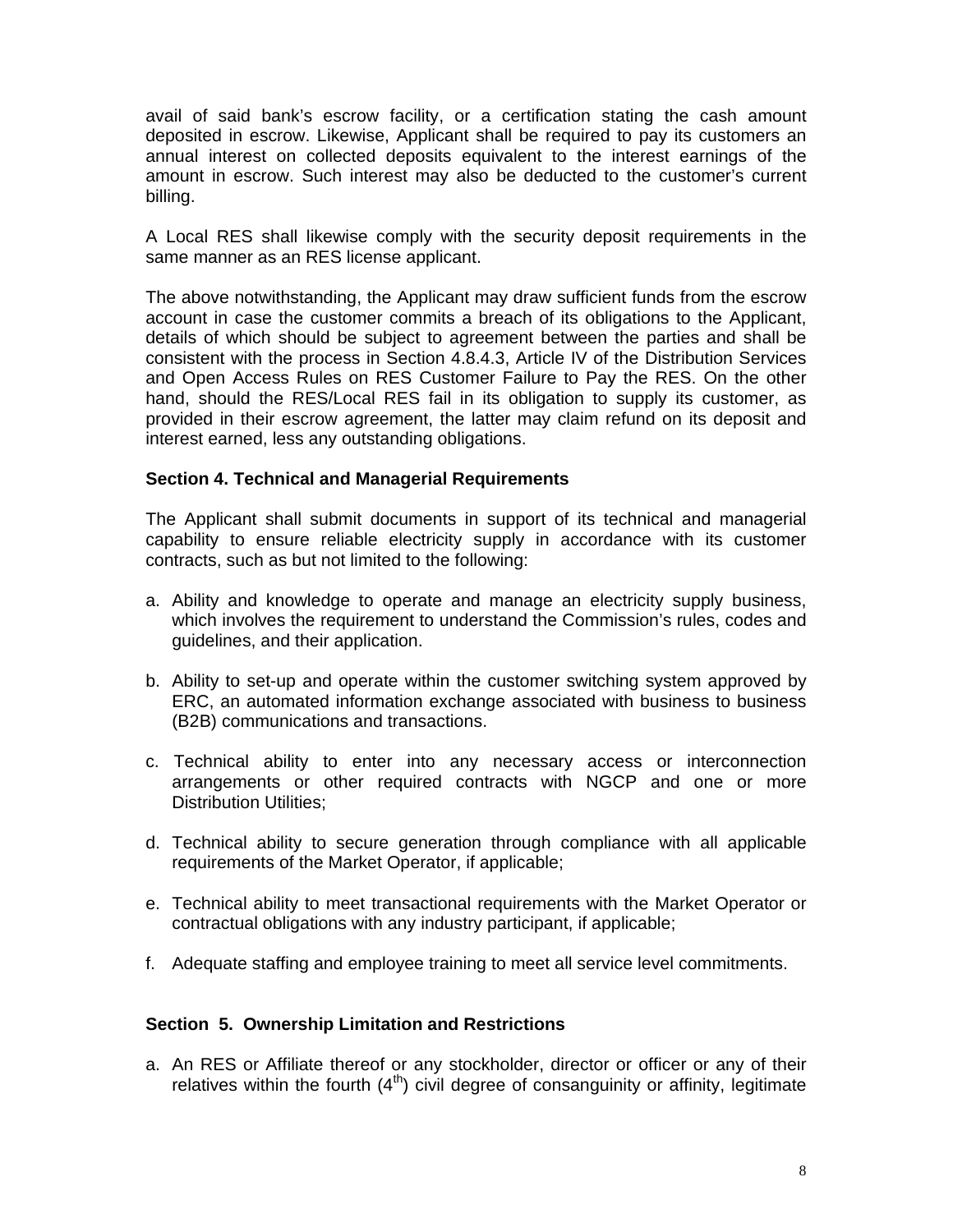or common law, shall not own any interest, directly or indirectly, in the Philipine Electricity Market Corporation (PEMC) and the IMO.

- b. Except for ex-officio government-appointed representatives, no Person who is an officer or director of the TRANSCO or NGCP shall be an officer or director of any RES.
- c. An RES or Local RES, or its stockholders, directors or officers thereof, or any of their relatives within the fourth civil degree of consanguinity and their respective spouses, shall not be allowed to hold any shares of stock in NGCP: *Provided*, That the cross-ownership prohibition under this provision shall not apply to a relative by blood or marriage, if such relative of any stockholder, director or officer of NGCP has no employment, consultancy, fiduciary, contractual, commercial or other economic relationship or interest in NGCP, or conversely, if such relative of any stockholder, director or officer of an RES or Local RES has no employment, consultancy, fiduciary, contractual, commercial or other economic relationship or interest in the RES or Local RES: *Provided*, *further*, That this prohibition on cross-ownership shall not apply to: (a) ownership of shares of stock in a company listed in the Philippine Stock Exchange (PSE) even if such listed company is an RES or Local RES, if such share ownership is not more than one *per centum* (1%) of the total outstanding shares of such listed RES or Local RES; or (b) ownership of shares of stock which is not more than one *per centum* (1%) in a company listed in the PSE which owns or controls shares of stock in NGCP: *Provided*, *moreover*, That such owner of shares of stock in the listed corporate stockholder of the NGCP shall not own more than one per centum (1%) of the shares of stock or equity interest in any RES or Local RES.

### **ARTICLE III REQUIREMENTS AND PROCEDURES**

**Section 1**. The Applicant shall secure an RES License from the ERC prior to engaging in the Supply of Electricity to End-users in the Contestable Market. Provided all the requirements shall have been complied with, the ERC shall approve, disapprove, or reject an application within sixty (60) working days from the date of application unless ERC shall have required the submission of additional information, or ordered on reasonable grounds, the postponement of final action on an application.

**Section 2.** Basic Requirements for RES license application. The following documents and information are required to be submitted by an Applicant:

- a. Articles of Incorporation/Partnership with Certificate of Registration (for juridical person);
- b. Business Name Registration Certificate (for single proprietorship);
- c. Mayor's Permit;
- d. RES Information Sheet (form to be prescribed by ERC);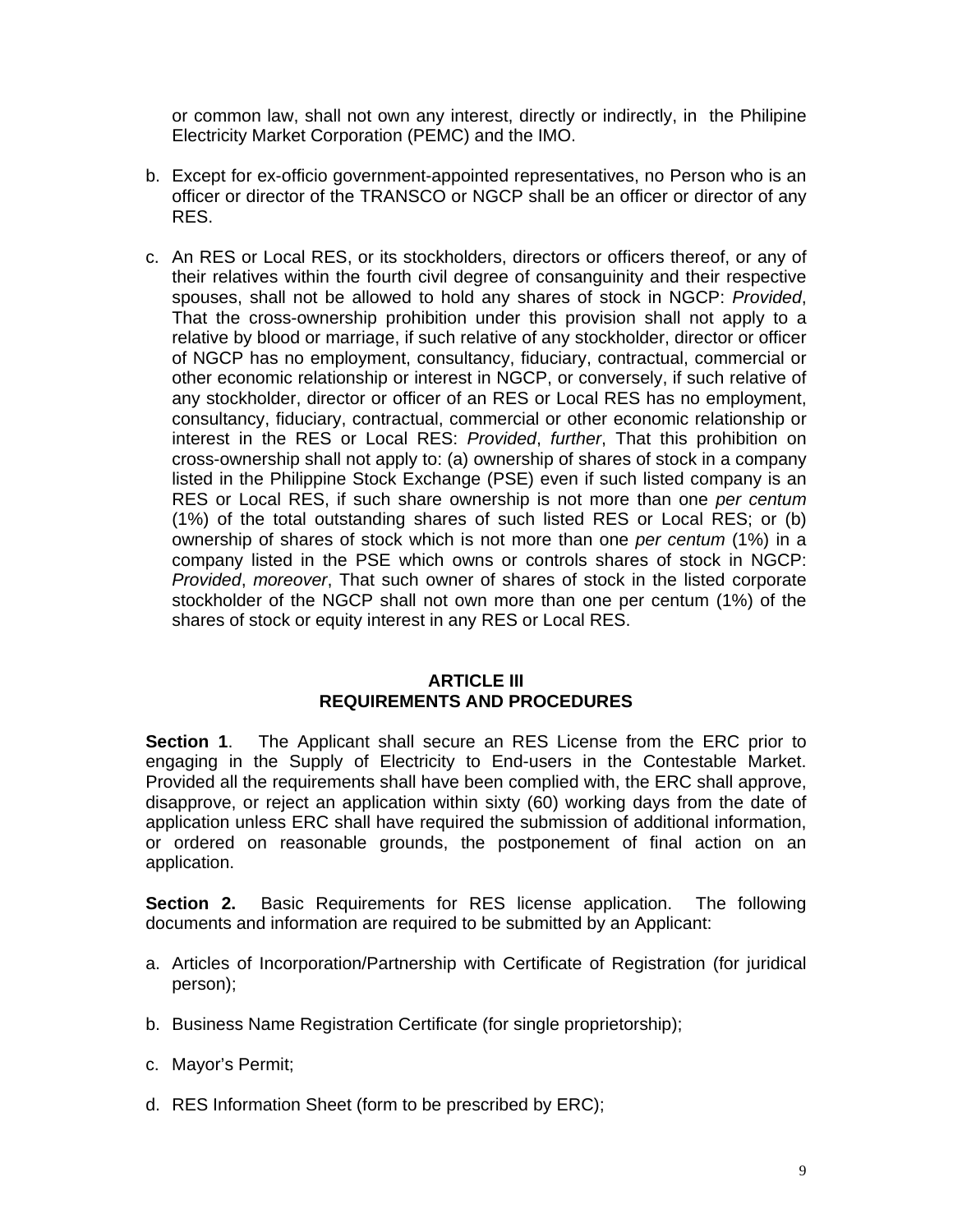- e. Certified true copies of audited balance sheet, cash flow, and income statement for the two most recent twelve (12)-month periods, or for the life of the business if it has been in existence for less than two (2) years, if applicable;
- f. If an Affiliate, certified true copies of audited balance sheet, cash flow and income statements for the two most recent 12-month periods of its parent company;
- g. Projected Five-year Financial Statements and Five-year Business Plan (outline to be provided by ERC);
- h. List of Affiliates engaged in the generation, distribution and retail Supply of Electricity, and their corresponding business addresses;
- i. Sworn Statement that the Applicant shall comply with the Code of Conduct for Competitive Retail Market Participants and the Competition Rules and Complaint Procedures;
- j. Sworn statement that the Applicant shall comply with the ownership limitations as provided in Section 5, Article II hereof;
- k. Proof of payment of application fees;
- l. Documents referred to in Sections 2,3 and 4, Article II hereof;
- m. List of directors and officers, including curriculum vitae; and
- n. Such other information or documents that the ERC may require.

**Section 3.** Basic Requirements for an intending Local RES

- a. Local RES Information Sheet (form as prescribed by the ERC);
- b. List of Affiliates engaged in the generation, distribution and retail Supply of Electricity, and their corresponding business addresses;
- c. List of directors and officers, including curriculum vitae; and
- d. Such other information or documents that the ERC may require.

**Section 4**. In case of renewal of its RES License, the RES shall submit the following requirements:

- a. Application for Renewal of License;
- b. Proof of Payment of Renewal Fees;
- c. Security Deposit commensurate to amount collected from customers, if applicable;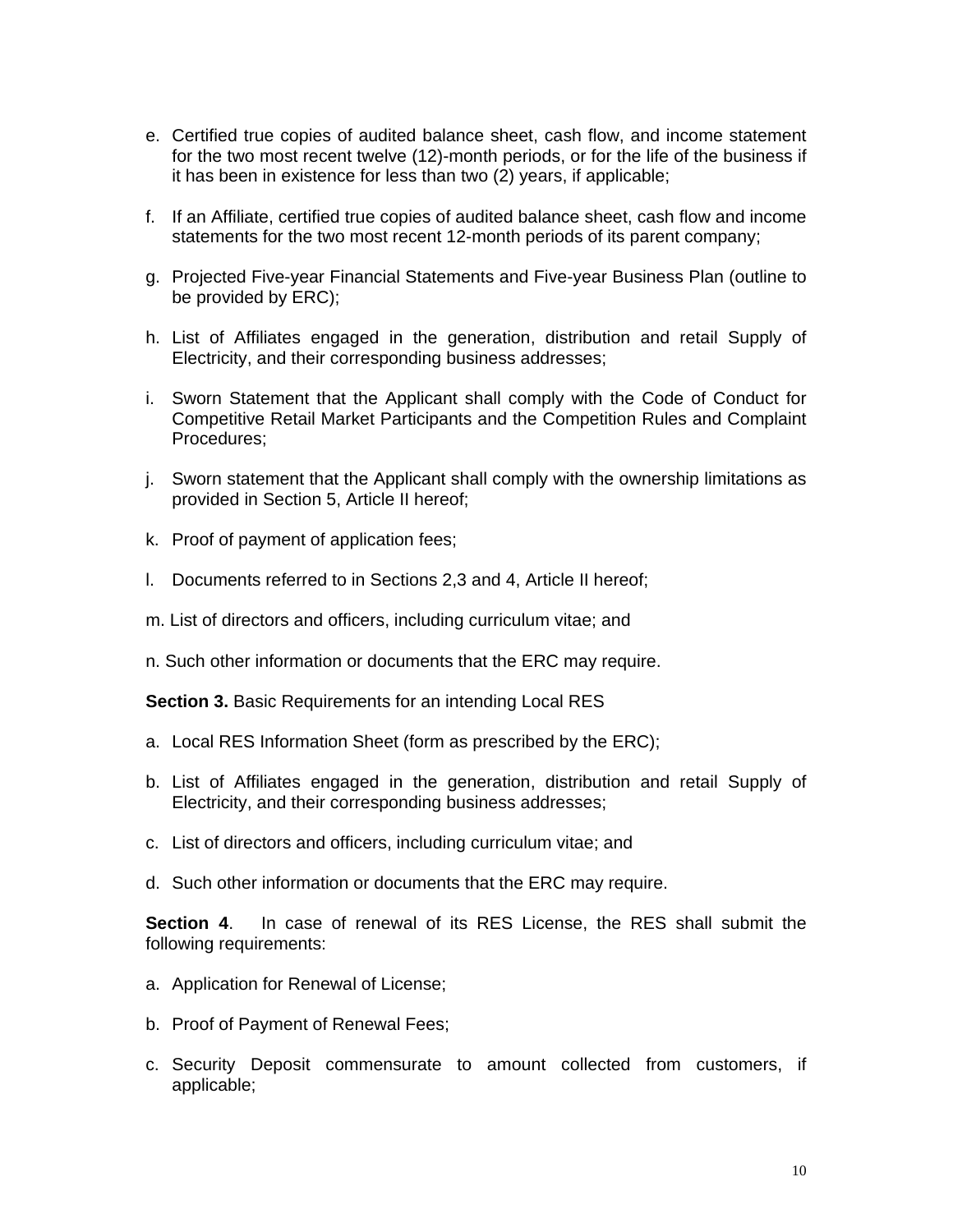- d. Business Permit;
- e. Latest RES Information Sheet;
- f. Recent annual report to shareholders together with Audited Financial Statements; and
- g. Such other information or documents that ERC may require.

**Secton 5**. All submissions shall be certified under oath by the Applicant or any duly authorized officer in case of a juridical person.

**Section 6**. Failure to submit the above requirements to the ERC shall be a ground for denial of application or renewal of license.

**Section 7.** In order to avoid potential customer abuse by licensed RES, the ERC may take action regarding the non-renewal and/or revocation of RES license for just cause, which includes, but is not limited to, the following:

- a. Providing false or misleading information to customers and the ERC;
- b. Failure to maintain credit standards in accordance with Section 2, Article 2 hereof;
- c. Bankruptcy, insolvency, or the inability to meet financial obligations on a reasonable and timely basis;
- d. A pattern of not responding to ERC inquiries or customer complaints in a timely fashion;
- e. Conviction of a criminal charge by the licensee, a person controlling the RES, or principal employed by the RES, or any crime involving fraud, theft, or deceit related to the RES' service;
- f. Not providing RES service to any customer within sixty (60) months of the issuance of a RES license once retail competition and open access has commenced;
- g. Other significant violations, including the failure or a pattern of failures to meet the requirements of these Rules and violations to other retail competition rules and ERC issuances.

# **ARTICLE IV PAYMENT OF FEES**

The Applicant shall pay the application fee of Three Thousand Pesos (PhP3,000.00) upon its filing of application or renewal of license. Upon issuance or renewal of an RES License, the Applicant shall likewise pay the RES License fee equivalent to whichever is higher among the following: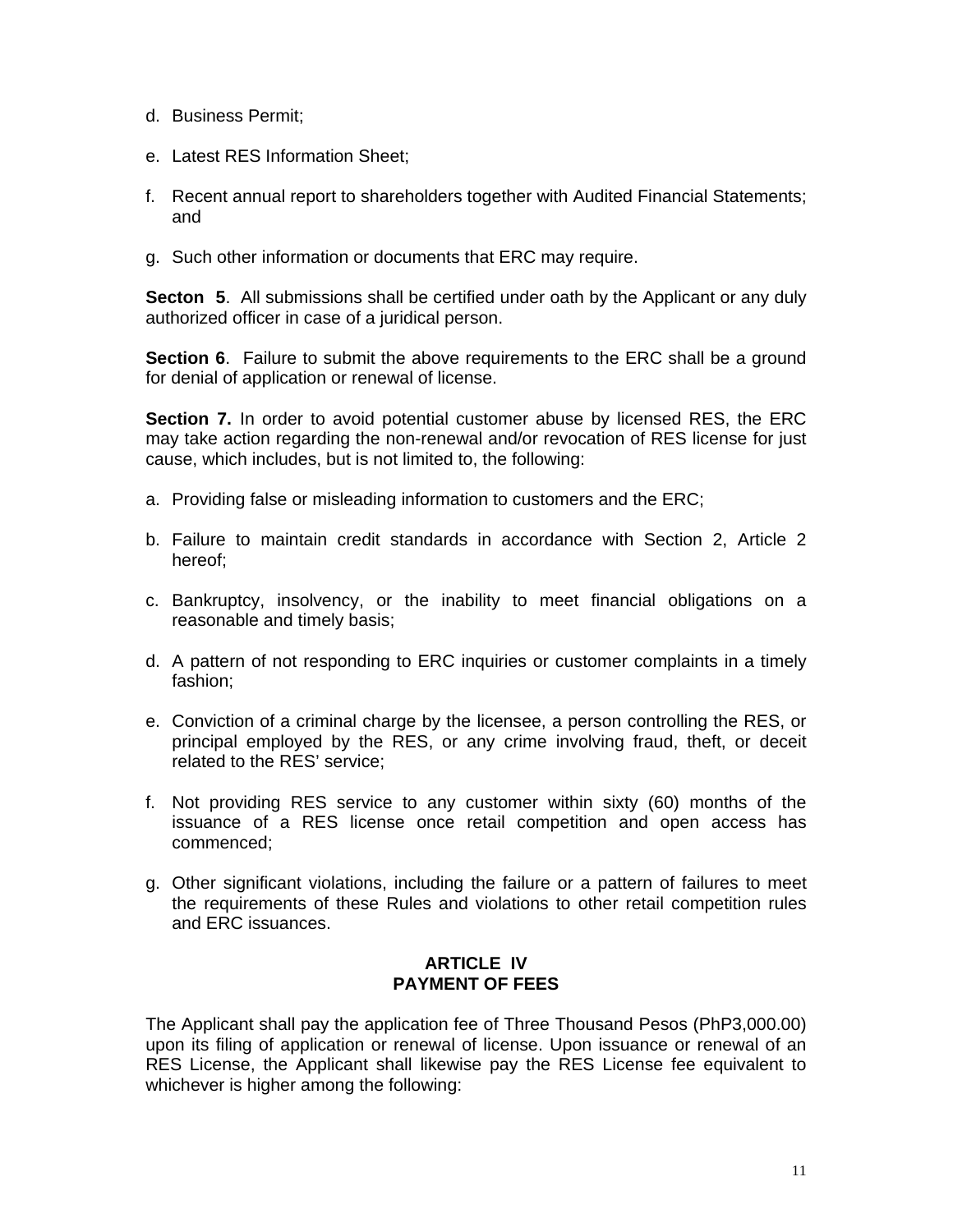a. Seventy five (P 0.75) centavos for each one hundred pesos of whichever is applicable of the following:

- 1. The capital stock subscribed and paid up or if the applicant is a Partnership or Sole Proprietorship, the capitalization or the total capital invested into the business; or
- 2. In the event an Applicant has two or more businesses which are electricity related, the capitalization allocated for the supply business in accordance with the Business Separation Guidelines (BSG), As Amended,; or
- b. Ten Thousand Pesos (PhP10,000.00).

## **ARTICLE V TERM OF LICENSE**

The RES License issued by the ERC after the promulgation of these Revised Rules shall have a term of five (5) years, renewable at the end of every term. The RES License shall be non-transferable and shall be valid for the stated terms unless otherwise revoked by ERC.

The RES shall apply for a renewal of License not later than sixty (60) days before the expiration of its current license.

## **ARTICLE VI REPORTORIAL REQUIREMENTS**

**Section 1**. **Information.** From commencement of Retail Competition, each RES and Local RES shall file a monthly report or when deemed necessary by ERC containing the following information, in a form prescribed by the ERC:

- a. **Average prices**. Average retail sale prices broken down by residential, small general service, and large general service customers and by transmission and distribution service territories; for each category, the average retail sale price is the total revenue divided by the total kilowatt-hour sales;
- b. **Revenues.** Total revenues from kilowatt-hour sales to customers;
- c. **Customers.** List and type of customers served, and amount of deposits that have been collected from each customer.
- d. **Bank certification.** Certification from reputable bank, stating the amount deposited in escrow.
- e. **Mayor's permit.** Annual requirement for RES.
- f. **Other information.** Other information that the ERC deems necessary or useful in carrying out its duties and obligations.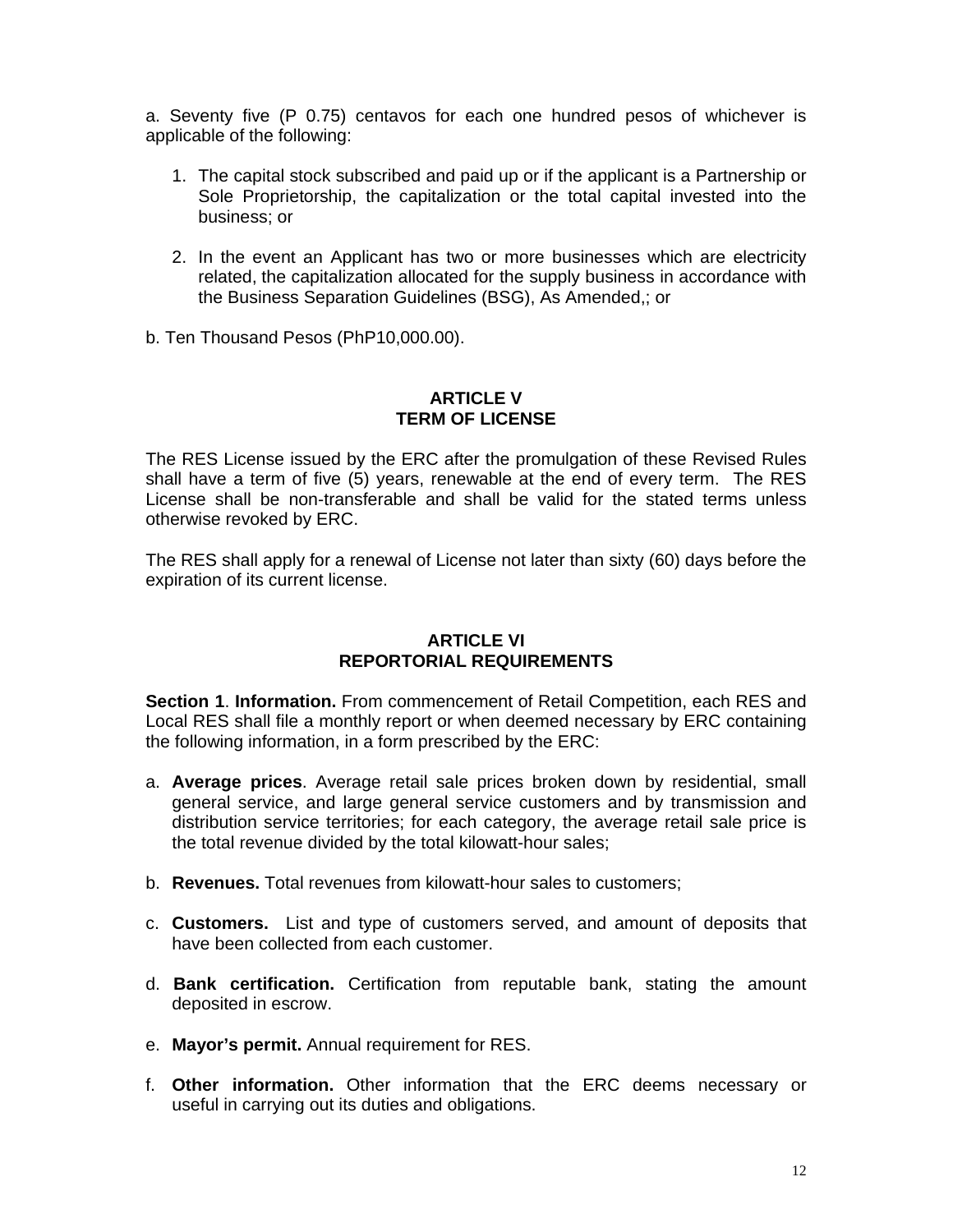**Section 2**. **Confidentiality.** For good cause shown, the ERC shall treat certain information identified by the RES and/or Local RES as restricted with strict confidentiality by subjecting the same to appropriate protective measures.

### **ARTICLE VII OBLIGATIONS OF RETAIL ELECTRICITY SUPPLIERS**

**Section 1**. An RES and/or Local RES that is also engaged in power generation, distribution and other electricity related businesses shall ensure that its supply business activities and rates are functionally and structurally unbundled, as provided for in Rule 10 of the IRR of the Act on the Structural and Functional Unbundling of Electric Power Industry Participants. In said unbundling, the RES shall ensure that there is no cross subsidization between and among its business activities, in accordance with the ERC-approved Business Separation and Unbundling Plan.

**Section 2.** An RES and/or Local RES shall provide updated information in a format prescribed by ERC to enable the contestable market to make informed choices.

**Section 3.** An RES and/or Local RES shall, at all times, adopt the business to business (B2B) interface system approved by ERC.

**Section 4.** An RES and/or Local RES shall identify and segregate in its bills to Endusers the components of the Retail Rate as follows: generation, transmission, distribution, supply and other related charges for electric service. It shall likewise identify and segregate the components of its Supplier's Charge as required by the Act.

**Section 5.** An RES shall comply with the Creditworthiness Criteria and such financial security to secure proper performance as an RES as provided in Section 2, Article II of these Rules and as may be determined by ERC to protect the interest of End-users in Contestable Markets.

**Section 6.** An RES and/or Local RES shall ensure that the advance deposits collected from its customers are sufficiently covered by security deposits on escrow at all times.

**Section 7.** An RES and/or Local RES which sources power from the wholesale electricity spot market shall comply with the WESM Rules at all times.

**Section 8.** An RES and/or Local RES shall comply with the Competition Rules and Complaint Procedures as may be prescribed by the ERC concerning abuse of market power, cartelization and any other anti-competitive or discriminatory behavior.

**Section 9.** An RES and/or Local RES is required to collect Universal Charge from all of its End-users on a monthly basis, and shall comply with the Rules Governing the Collection of Universal Charge and the Guidelines and Procedures Governing Remittances and Disbursements of Universal Charge, issued by ERC.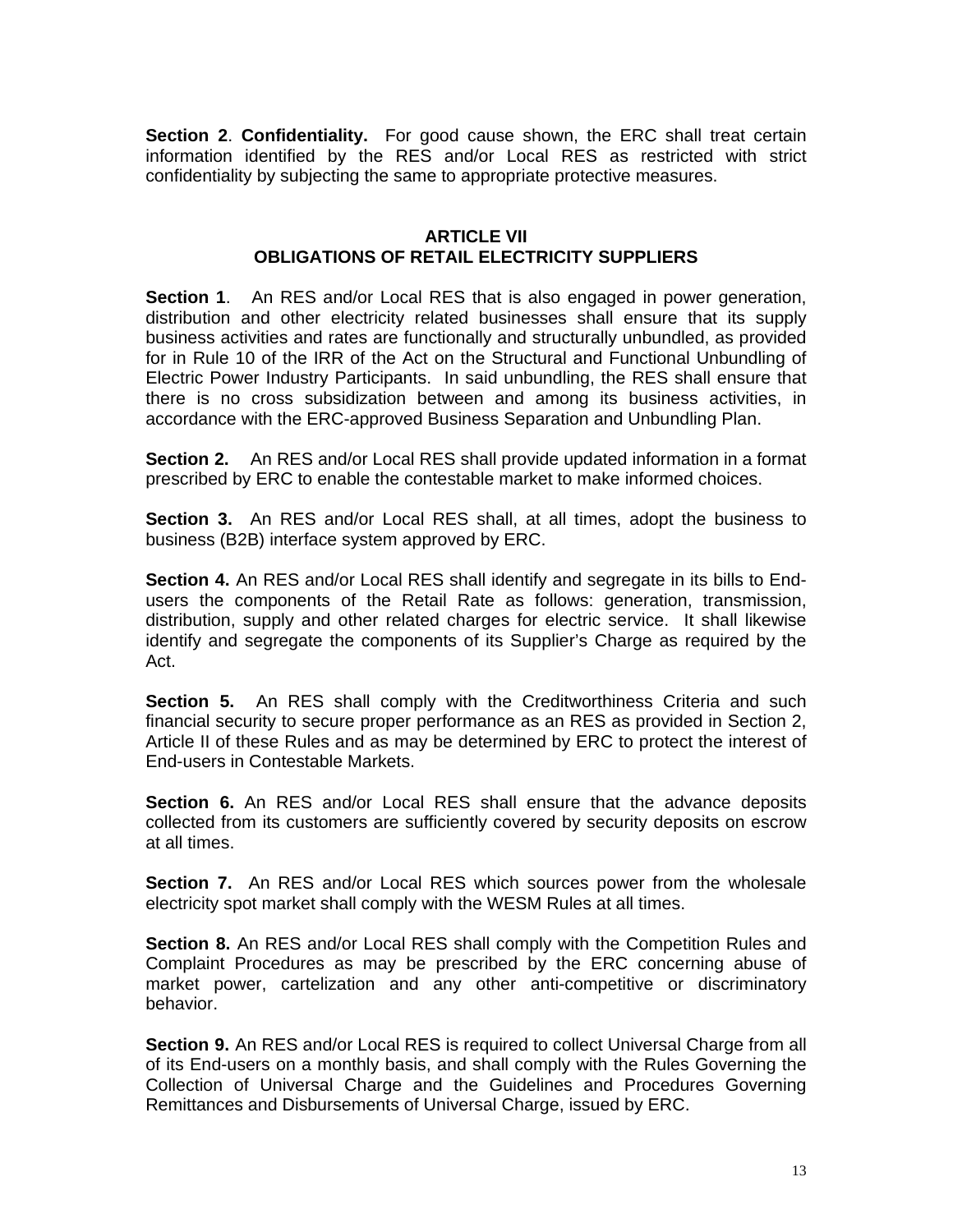**Section 10.** An RES or Local RES that intends to cease operations shall notify the ERC at least thirty (30) days prior to ceasing operations and shall provide proof of refund of any monies owed to customers, as well as a settlement plan or proof of payment of any amount owed to a DU, NGCP, WESM or a Generation Company. Thereafter, the RES License, or authority of Local RES to supply, is deemed cancelled.

**Section 11.** An RES and/or Local RES shall inform the ERC of any material change to the information supplied in its documentary requirements under Article II and III hereof within three (3) days from the occurrence of such event.

**Section 12.** An RES and/or Local RES shall comply with the provisions of the Act and its Implementing Rules and Regulations, the applicable provisions of the Philippine Distribution Code, the Distribution Services and Open Access Rules (DSOAR), As Amended, the Code of Conduct for Competitive Retail Market Participants, and all applicable rules and regulations prescribed by ERC, including the reportorial requirements prescribed in these Rules.

## **ARTICLE VIII SANCTIONS**

All Persons already engaged in retail supply of electricity are required to secure a license from the ERC within ninety (90) days from the declaration of open access by the ERC. Any Person acting as an RES without a valid license issued by ERC, except those persons or entities mentioned in Article I, Section 2 hereof, shall be subjected to appropriate sanctions provided under existing laws, rules and regulations.

The ERC shall impose the appropriate fines and penalties, including the revocation or suspension of license, for any violation or non-compliance with these Revised Rules, pursuant to the "Guidelines to Govern the Imposition of Administrative Sanctions in the Form of Fines and Penalties Pursuant to Section 46 of R.A. 9136" .

### **ARTICLE IX MONITORING**

ERC shall monitor the compliance of RES with the terms and conditions of their License and the provisions of these Revised Rules.

# **ARTICLE X SEPARABILITY**

If for any reason, any section of these Revised Rules is declared unconstitutional or invalid, other parts or sections hereof not affected thereby shall continue to be in full force and effect.